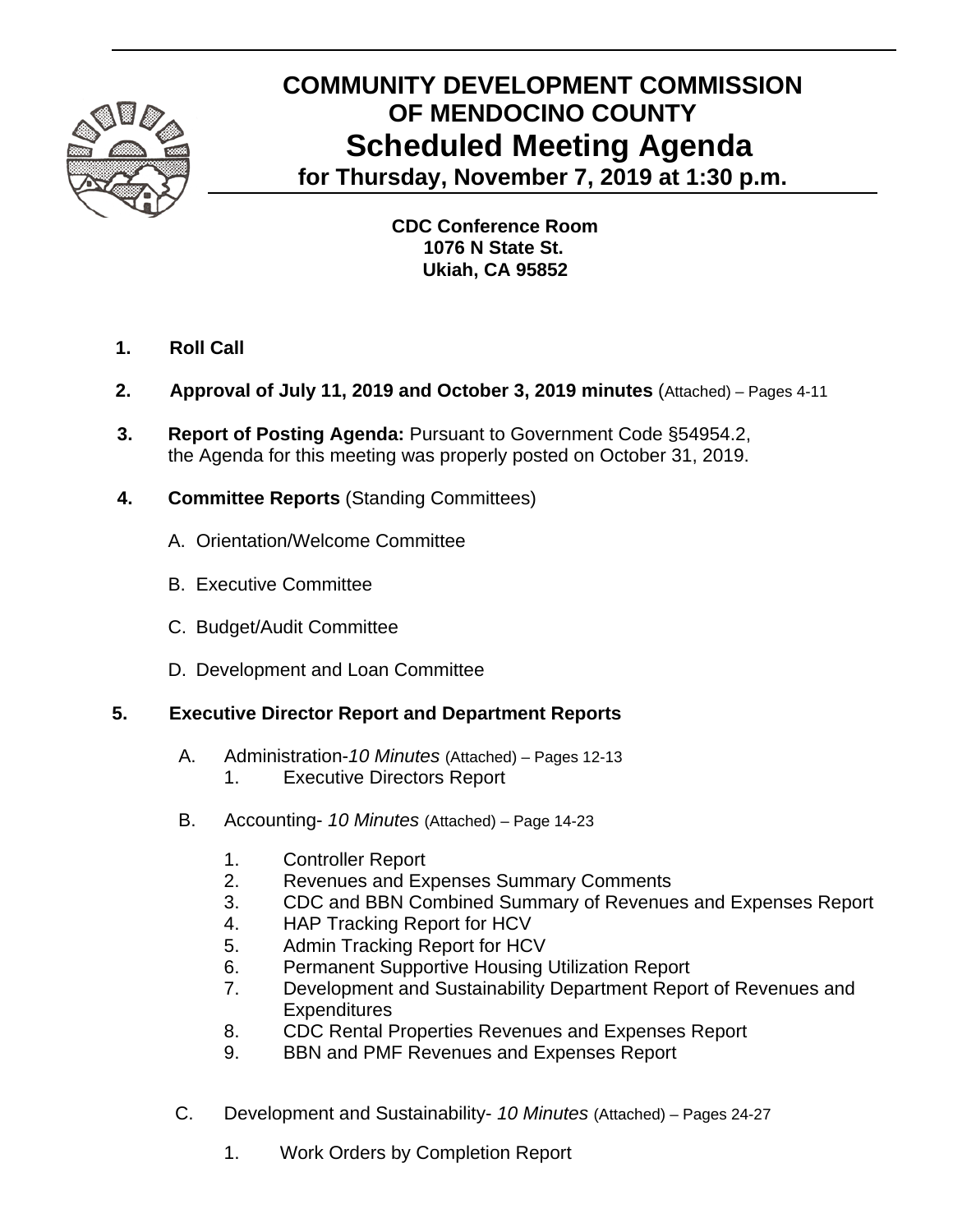- D. Housing- *15 Minutes* (Attached) *–* Pages 28-32
	- 1. Housing Manager Report
	- 2. Housing Quality Standards Report
	- 3. Occupancy Move in/Move out Report
	- 4. TAR Report
- **6. Announcements**  None
- **7. Board Correspondence**  None
- **8. Media/Information**  None
- **9. Unfinished Business**  None
- **10. Board Comments to Staff**
- **11. New Business***-15 Minutes* 
	- **A. Discussion and Possible Action Regarding Resolution # 2018-19 Authorizing the Executive Director to Electronically Submit the Section Eight Management Assessment Program (SEMAP) Certification for FYE 09/30/2019** - Pages 33-40
	- **B. Discussion and Possible Action Regarding Resolution #2019-19 Adopting the Salary Schedule Effective November 7, 2019-** Pages 41-44
	- **C. Discussion and Possible Action Regarding Resolution 2020-19 Approving Modification of the Following Chapters to the Housing Choice Voucher Administrative Plan, Which is a Supporting Document to the Public Housing Annual Plan:**

**III Completion of application, preferences, determination of eligibility, and selection of families** 

**XXI Project Based Voucher Program** 

**XXVII 2017 Mainstream Voucher Program** 

**XXVIII Family Unification Program (FUP)** Pages 45-126

- **12. Public Expression**
- **13. Adjournment**

#### **PUBLIC EXPRESSION**

The Commission welcomes participation in the meeting. Comments shall be limited so that everyone may be heard. This item is limited to matters under the jurisdiction of the